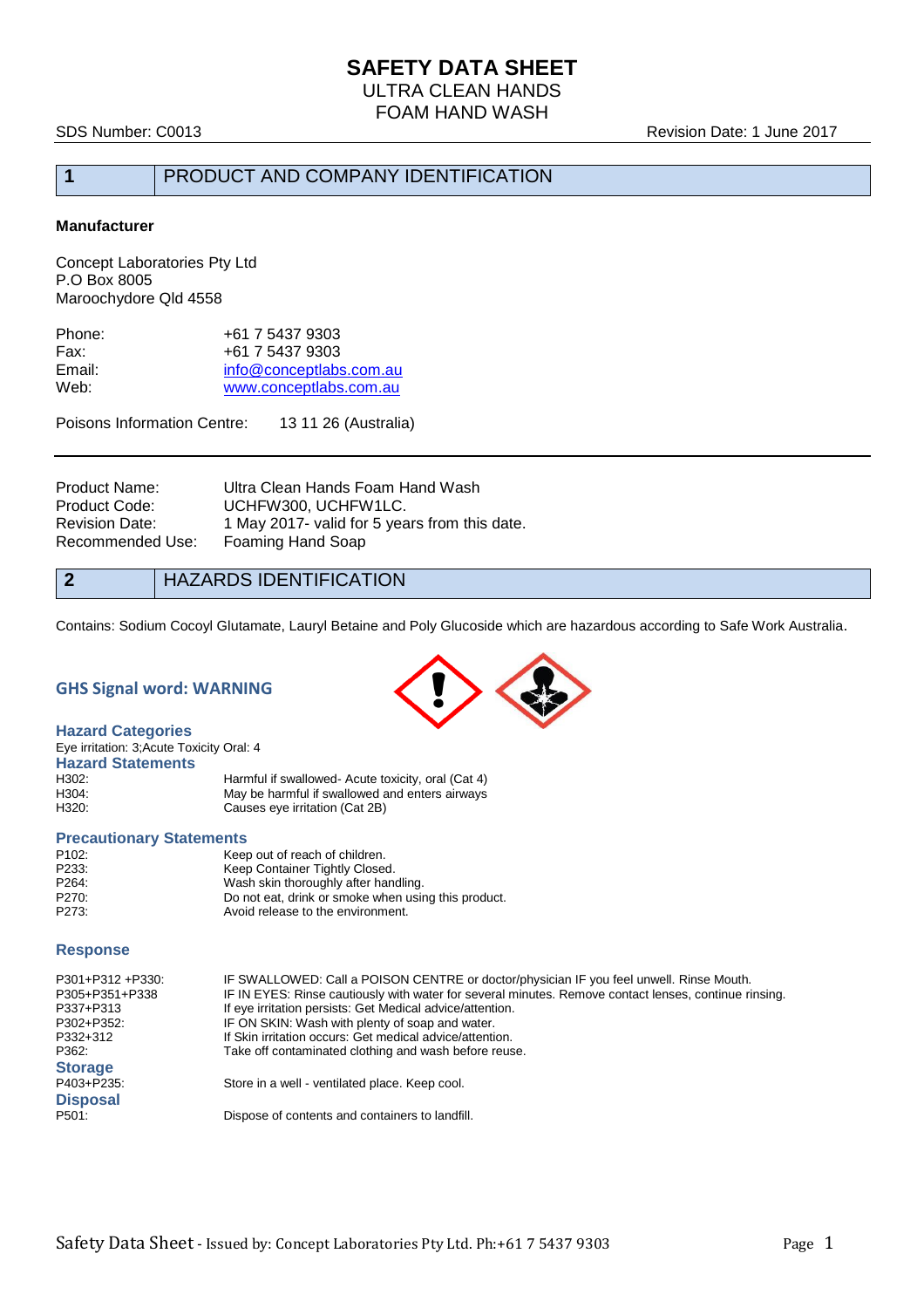# **SAFETY DATA SHEET** ULTRA CLEAN HANDS

FOAM HAND WASH

### SDS Number: C0013 Revision Date: 1 June 2017

# **3** COMPOSITION/INFORMATION ON INGREDIENTS

| Ingredients:                | CAS#          | CONC %    |
|-----------------------------|---------------|-----------|
| Sodium Cocoyl Glutamate     | 68187-32-6    | $1 - 10%$ |
| Lauryl Betaine              | 683-10-3      | $1 - 10%$ |
| Poly Glucoside              | 110615-47-9   | $1 - 10%$ |
| Glycerin                    | $56-81-5$     | $1 - 10%$ |
| Propylene Glycol            | $57 - 55 - 6$ | $< 1\%$   |
| Diazolidinyl Urea           | 78491-02-8    | $1\%$     |
| Iodopropynl Butyl Carbamate | 855406-53-6   | $< 1\%$   |
| Excipients:                 |               | To 100%   |
| <b>FIRST AID MEASHRES</b>   |               |           |

#### **4** FIRST AID MEASURES

| Inhalation:             | Not normally required, if so, remove the affected victim from exposure. Keep at rest. Seek                 |
|-------------------------|------------------------------------------------------------------------------------------------------------|
|                         | medical attention.                                                                                         |
| <b>Skin Contact:</b>    | Not normally required, if so, rinse skin or shower with water. Seek medical attention for skin irritations |
| Eye Contact:            | Immediately flush eyes with large amounts of water for at least 15 minutes, lifting                        |
|                         | eyelids occasionally to facilitate irrigation. Seek medical attention                                      |
| Ingestion:              | DO NOT induce vomiting. For advice, contact Poisons Information Centre: 13 11 26.                          |
| <b>Additional info:</b> | Treat according to symptoms.                                                                               |
|                         |                                                                                                            |

# **5** FIRE FIGHTING MEASURES

Shut off product that may 'fuel' a fire if safe to do so. Allow trained personnel to attend a fire in progress, providing firefighters with this Material Safety Data Sheet. Prevent extinguishing media from escaping to drains and waterways.

| <b>Extinguishing Media:</b><br><b>Hazardous</b> | Dry powder, Foam, Carbon Dioxide, Water.                                         |
|-------------------------------------------------|----------------------------------------------------------------------------------|
|                                                 |                                                                                  |
| <b>Decomposition</b>                            |                                                                                  |
| <b>Products:</b>                                | Toxic and/or irritating fumes, carbon monoxide (CO), aldehydes, ketones, acids   |
|                                                 | and carbon dioxide $(CO2)$ may be emitted.                                       |
|                                                 | Wear self-contained breathing apparatus (SCBA) and complete protective clothing. |

#### **6** ACCIDENTAL RELEASE MEASURES

**Emergency** Wear suitable protective equipment for any clean up of large spills. Contain with absorbent material. **Procedure:**

**Spills/Clean up:** This product is sold in small packages therefore the accidental release is not usually cause for concern. Personal protective equipment should be worn when cleaning up spills. Restrict access to area until completion of cleanup. Stop leak if safe to do so. Contain spill with absorbent material, such as; towelling, sand, vermiculite or another inert material. Prevent spill entering sewers or waterways. Collect and dispose of spilled material according to local regulations. Wash away any remnants with copious amounts of cold water.

# **7** HANDLING AND STORAGE

| <b>Handling Precautions:</b>  | Contact Concept Laboratories Pty Ltd sales representative for advice when using this<br>Product for any other application other than outlined on the label or technical bulletin.<br>Any non-intended or non-authorized use of this product may result in personal injury or damage to equipment. Store<br>product in original container. |
|-------------------------------|-------------------------------------------------------------------------------------------------------------------------------------------------------------------------------------------------------------------------------------------------------------------------------------------------------------------------------------------|
| <b>Handling &amp; Storage</b> | Store in cool, dry, well-ventilated area. Store below 30 °C<br>Do not expose containers to open flame, incompatible materials, excessive heat, or direct<br>Sunlight. Keep container tightly sealed.<br>Handle with care.                                                                                                                 |
| Incompatible materials:       | Not Available                                                                                                                                                                                                                                                                                                                             |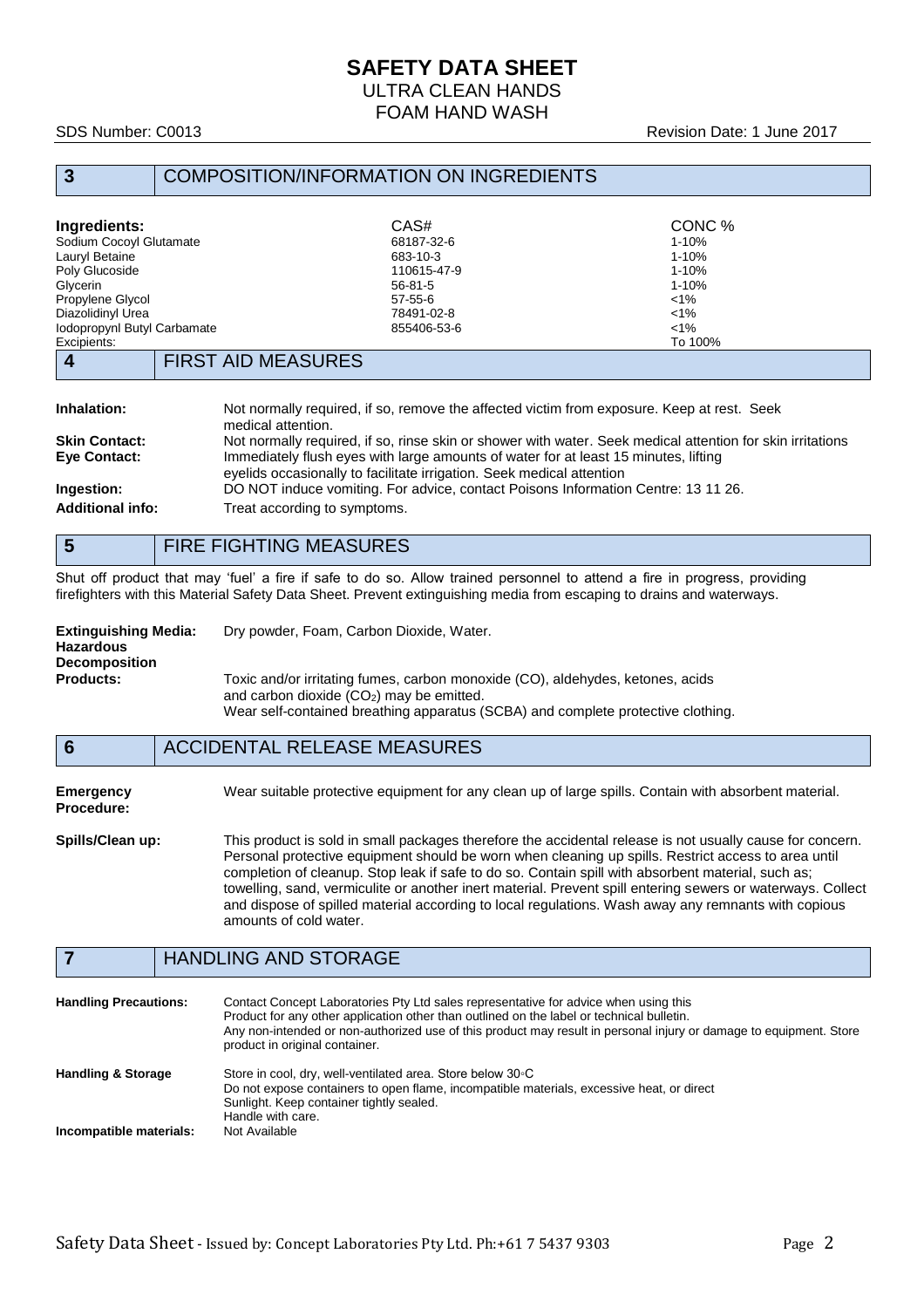# **SAFETY DATA SHEET**

ULTRA CLEAN HANDS

FOAM HAND WASH

#### SDS Number: C0013 **Revision Date: 1 June 2017**

# **8** EXPOSURE CONTROL/PERSONAL PROTECTION

#### **Engineering Controls: Ventilation**. Use in a well-ventilated area. **Personal Protective** Eye/face protection- not required under normal circumstances.<br> **Equipment:** Should a splash risk exist, safety glasses or chemical resistant Should a splash risk exist, safety glasses or chemical resistant goggles should be worn to prevent eye contact. Skin protection- not required under normal circumstances, if required use nitrile or neoprene gloves. Respiratory protection- not required under normal circumstances

# **9** PHYSICAL AND CHEMICAL PROPERTIES

| <b>Physical State:</b>   | ∟iquid   | Pink<br>Colour:                   |               |
|--------------------------|----------|-----------------------------------|---------------|
| Appearance:              | Clear    | Boiling Point (∘C):<br>100        |               |
| <b>Water Solubility:</b> | Miscible | <b>Spec. Gravity</b> (Water=1): 1 |               |
|                          |          | <b>Flash Point:</b>               | Not Available |

# **10** STABILITY AND REACTIVITY

| <b>Chemical Stability:</b>  | Product is stable under normal ambient conditions.                                         |
|-----------------------------|--------------------------------------------------------------------------------------------|
| <b>Conditions to Avoid:</b> | Avoid heat, sparks, high temperatures (store below 30°C) and direct sunlight.              |
|                             | Protect against physical damage.                                                           |
| <b>Material to Avoid:</b>   | Strong oxidizing agents.                                                                   |
| <b>Hazardous</b>            |                                                                                            |
| <b>Decomposition:</b>       | Burning can produce carbon dioxide and possible toxic chemicals such as carbon monoxide.   |
|                             | <b>Hazardous Reactions:</b> Oxidizing agents, mineral acids, halogenated organic compounds |

# **11** TOXOLOGICAL INFORMATION

#### **HEALTH EFFECTS**

| Inhaled:                | Inhalation of vapours is an unlikely cause of exposure.                                                                                                                                                                                                                  |
|-------------------------|--------------------------------------------------------------------------------------------------------------------------------------------------------------------------------------------------------------------------------------------------------------------------|
| Ingestion:              | Accidental ingestion of the material may be damaging to the health of the individual.                                                                                                                                                                                    |
| <b>Skin</b><br>contact: | There is some evidence to suggest that the material may cause moderate inflammation of the skin following direct<br>contact or after a delay of some time. Repeated exposure can cause contact dermatitis which is characterized by<br>redness, swelling and blistering. |
| Eye                     | There is some evidence that material may produce eye irritation in some persons and produce eye damage 24 hours<br>or more after installation. Severe inflammation may be expected with pain.                                                                            |
| TOXICITY DATA           | No data available for product, however for Ingredients:<br>Acute toxicity: LD50 Oral (rat) 2000mg/kg (Poly glucoside)<br>Skin corrosion/irritation: Moderate irritation.<br><b>Serious eye damage/irritation:</b> Severe Irritation (Poly Glucoside)                     |
| 12                      | <b>ECOLOGICAL INFORMATION</b>                                                                                                                                                                                                                                            |

**Eco Toxicity:** Avoid contaminating waterways

# **13** DISPOSAL CONSIDERATIONS

**Disposal Method: P501:** Refer to State/Territory Land Waste Management Authority. Dispose of the product after use into sewer, do not dispose into stormwater or waterways. Dispose of empty packaging in the garbage.